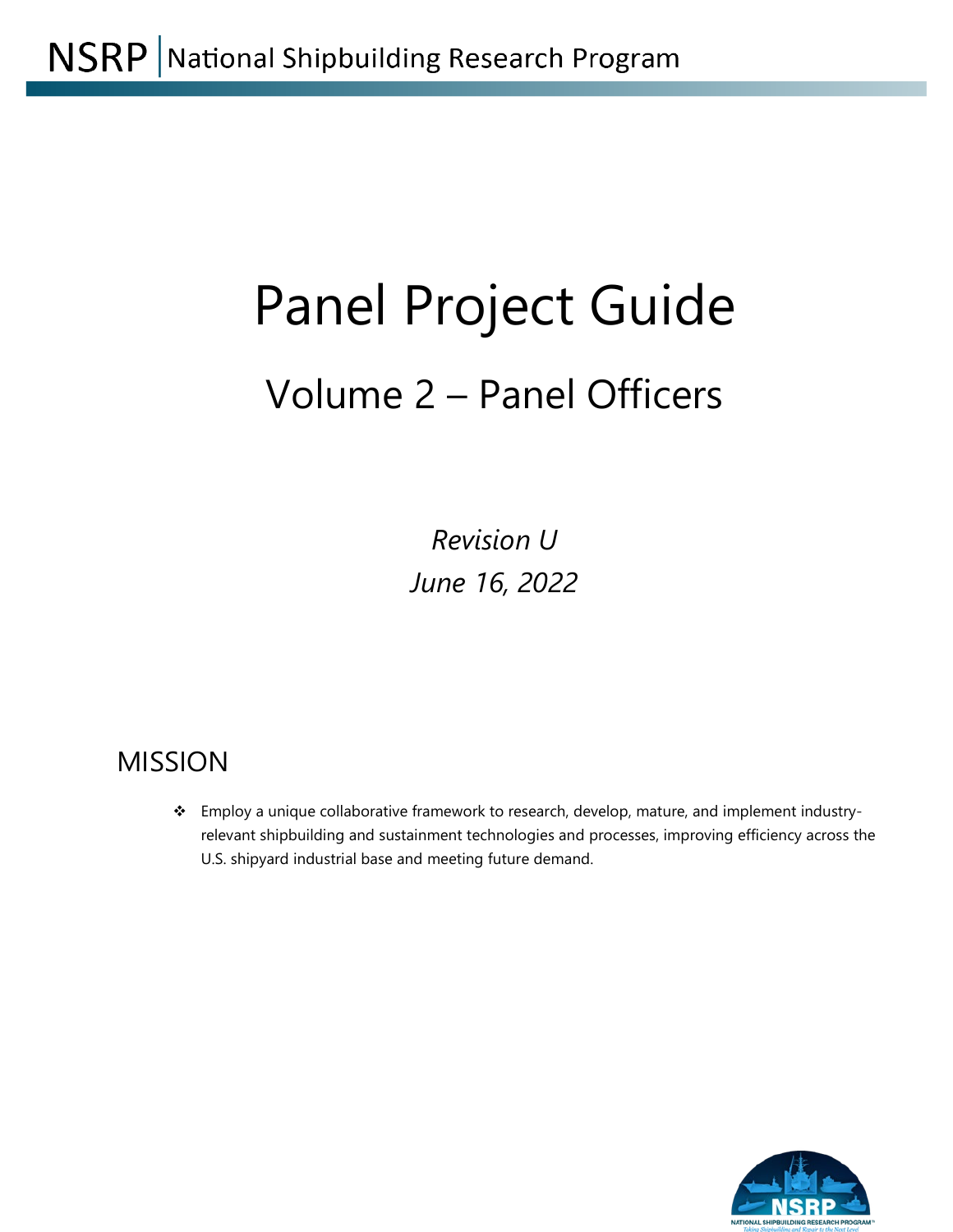# TABLE OF CONTENTS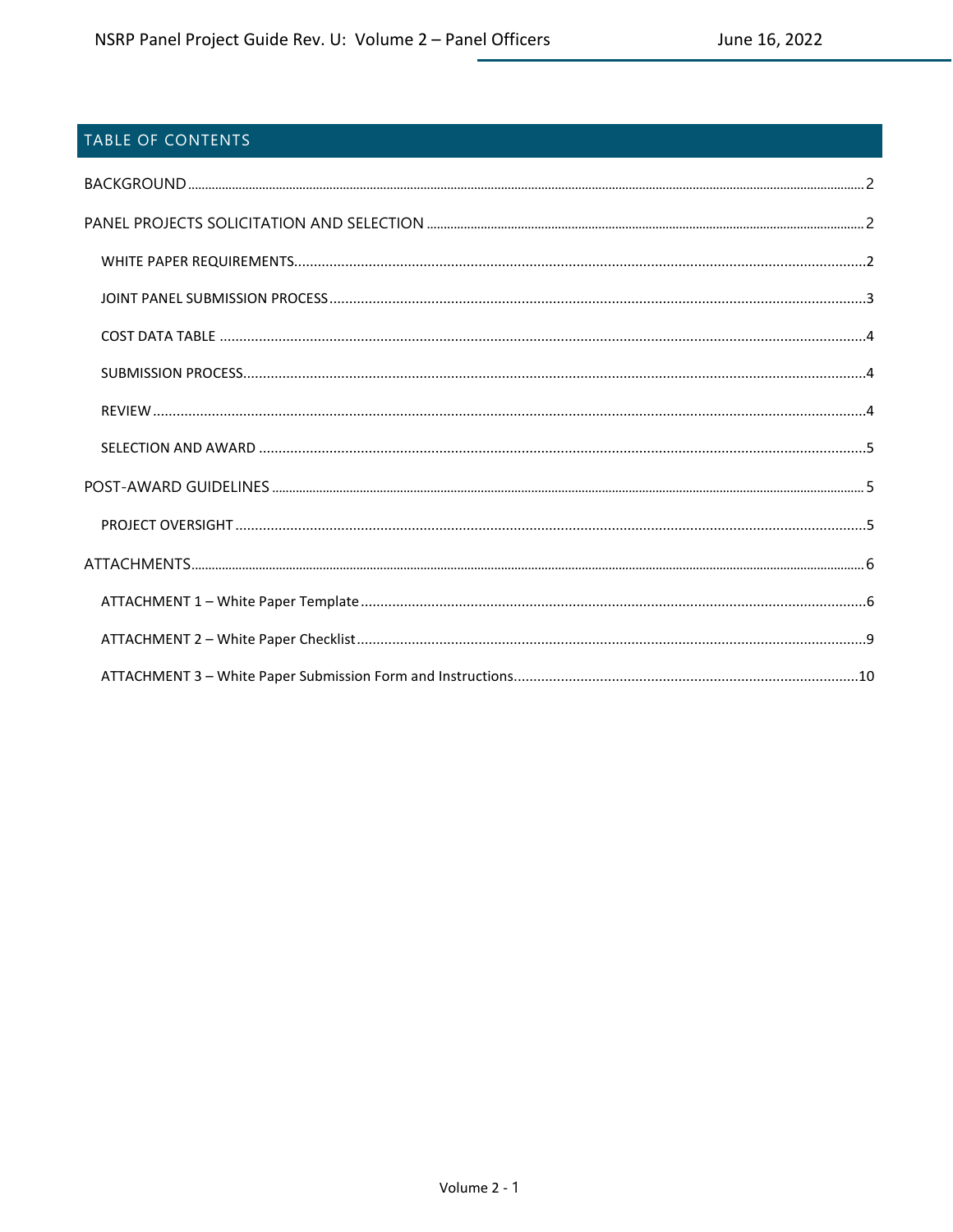# <span id="page-2-0"></span>**BACKGROUND**

This guide has been created to assist Panel Officers with the white paper submission, voting, and selection process, and to provide guidance once project funding has been awarded. Further information into the panel project solicitation is located in NSRP Panel Project Guide Rev. U: Volume 1 – Offerors. Panel Officers are encouraged to refer to that volume for additional information.

#### <span id="page-2-1"></span>PANEL PROJECTS SOLICITATION AND SELECTION

The solicitation for each cycle will be announced via email to the Panel Officers and published on the NSRP program website. The solicitation will include a due date for Offerors to submit their white papers to the appropriate Panel Chair *and* the Program Administrator, Advanced Technology International (ATI)  $(nsrp@ati.org)$ , as well as the due date for Panel Officers to submit the top three white papers selected by the panel, to ATI. No formal Request for Proposals will be issued. The proposed program funding amount **must not** exceed \$150,000 for any one project, and a proposed project must not exceed 12 months in duration.

At the ECB's discretion, any ongoing NSRP Working Group or other *ad hoc* team may also compete in the Panel Project solicitation process. This year, the Sustainment Working Group (SWG) will be incorporated into the solicitation and selection process.

#### <span id="page-2-2"></span>WHITE PAPER REQUIREMENTS

White paper requirements for this solicitation include the following:

- Cover Page with Project Lead point(s) of contact information and any required signatures and/or endorsements
	- o Identification of Project Prime's Technical Lead (full name, title, email address, phone number)
	- $\circ$  Identification of Project Prime's Contracts point of contact (full name, title, email address, phone number)
	- o Identification of point of contact for each participating ECB member shipyard (full name, title, email address, phone number)
	- o Identification of participating Government agencies (agency, full name, title, email address, phone number)
	- o Identification of point of contact for all other project participants (full name, title, email address, phone number)
- No more than three pages (not including cover page and endorsement pages)
	- The white paper should fully describe the topics itemized below at a level of detail appropriate for executive-level decision making. Extensive technical details are not required [\(Attachment 1](#page-6-1) – White Paper Template):
		- **Problem Statement/Concept Description**
		- Goals and Objectives
		- Methods and Procedures Required for Accomplishing Goals and Objectives
		- **Previous and Current Related Work (i.e., previous NSRP projects, follow-on projects,** Navy SBIR and/or ONR ManTech projects))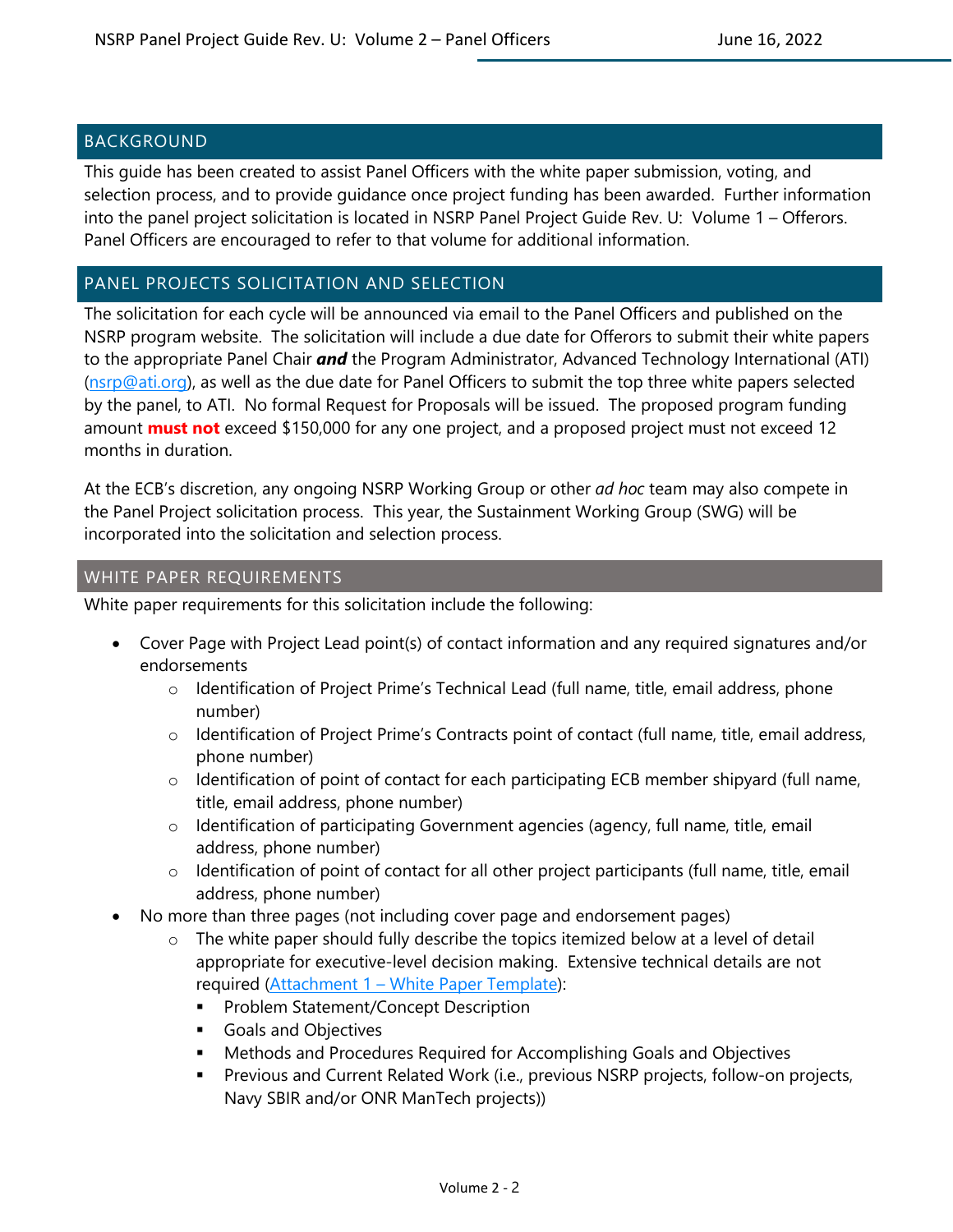- **Deliverables**
- **Project Benefits**
- **Customer Involvement**
- **Fightal** Foreign involvement (explain how compliance with ITAR and other applicable regulations will be achieved, and describe the likely impact on schedule)
- All projects, if applicable, *shall* include Government Purpose Rights as defined in [\(NSRP Base Task Order\)](https://www.nsrp.org/wp-content/uploads/2019/01/Base-TOA_V3.docx). Unless otherwise specifically negotiated and approved in advance of award, the Government will obtain Government Purpose Rights to all intellectual property (IP) developed under the NSRP Program including IP developed using cost share sources. Any request for specially-negotiated rights other than Government Purpose Rights must be disclosed in the white paper for consideration and approval. Specially-negotiated rights are subject to approval by the NAVSEA NSRP Agreements Officer prior to award.
- **F** Technology Transfer and Implementation Approach
- **Expected Duration (not to exceed 12 months)**
- Program Funds not to exceed \$150,000 *(Note: Fee or profit is not allowed)*
	- Fee or profit associated with the work is not allowed for panel project awards to NSRP ECB member shipyards, or other recipients who are performing research deemed substantive to the goals of NSRP program. On a case-by-case basis, fee/profit on panel project awards to small businesses (using SBA size standards) and commercial organizations that do not typically do Government business may be authorized. Payment of reasonable fee or profit, when making purchases from suppliers of goods (e.g., supplies and equipment) or services needed to carry out the research, is allowable. The NSRP Agreements Officer *must* approve any fee/profit on proposed panel projects *in advance of award*.
- **Cost Share (if applicable)**
- **The Strate of the Strate of the Strate in Analysis 1** Offeror **must include the Strate of Strate and Strate for** each member shipyard acting as a project participant. (*NOTE: This does not include unfunded member shipyards who are simply monitoring the project or acting as an observer.)*
- At least **one ECB member shipyard shall** be lead or a project participant *multiple shipyard participation is strongly encouraged.* An endorsement email for each participating member shipyard (specifically, an email from that yard's NSRP Shipyard Delegate (NSD)) must be attached. These endorsement pages do not count toward the three page limit.

White papers must contain all required information, which will enable ECB decision-making that meets their accountability to funding sponsors and responsibility for sound resource allocation. Panel Officers will screen the proposals received and may, at their discretion, remove non-compliant technical proposals from consideration by the panel.

#### <span id="page-3-0"></span>JOINT PANEL SUBMISSION PROCESS

In addition to each panel's individual submissions, white papers for Joint Panel Projects involving two or more panels may be selected by Panel Chairs for the ECB selection meeting. **No one panel may be part**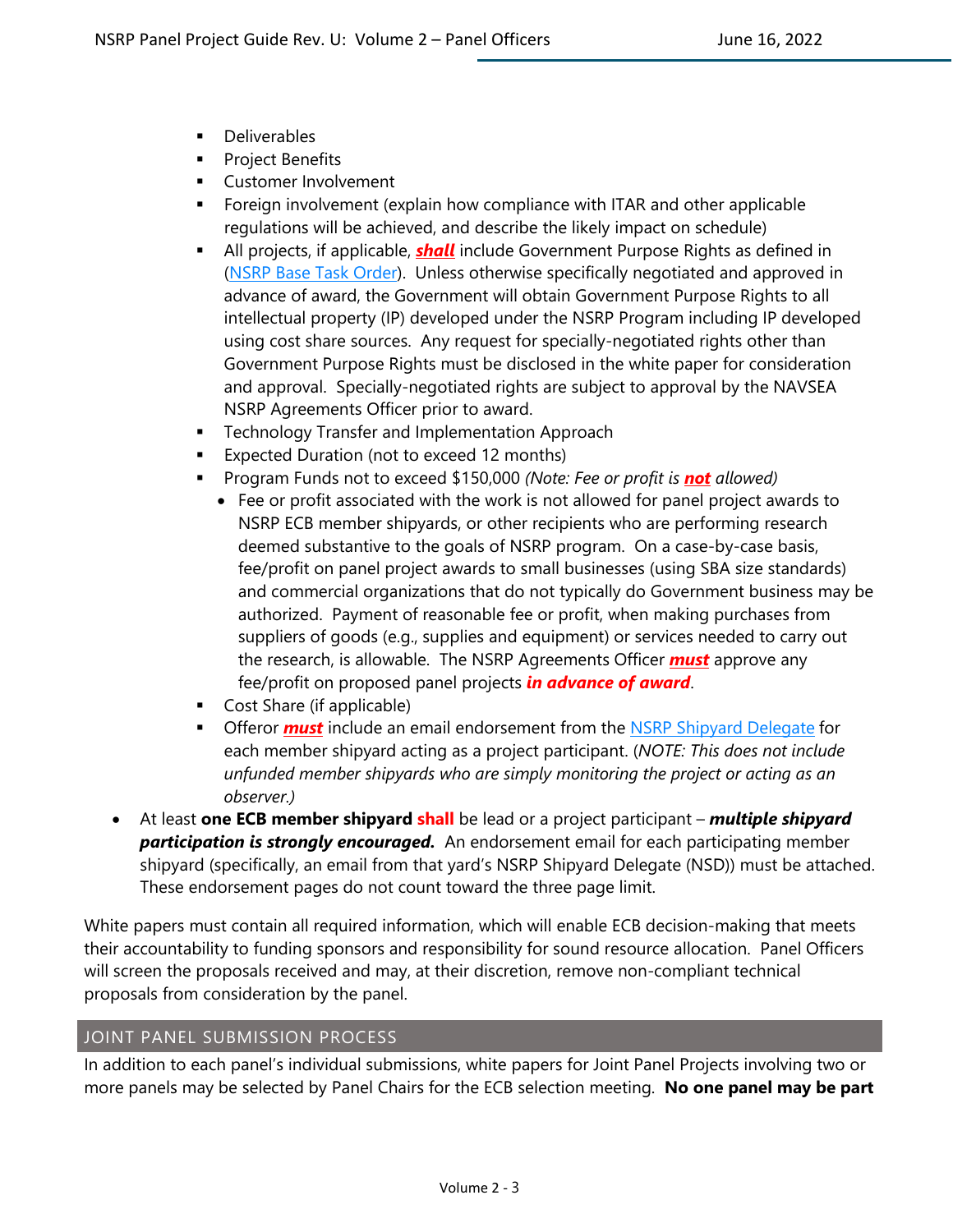**of more than one joint panel project white paper. Offerors will only submit the white paper to the panels. Joint panel white papers will be designated by the Panel Officers only.** The Panel Chair of the lead panel will be responsible for presenting the proposal to the ECB. If awarded, the lead Panel Chair will be responsible for proposing a Program Technical Representative (PTR) for Program Administrator approval.

#### <span id="page-4-0"></span>COST DATA TABLE

Offerors will not provide the "Cost Data Table" to the Panel Chair with their white paper submission. Instead, a bottom line figure of program funds and cost share will be included with the white paper submissions. Offerors should have this Cost Table developed by the deadline for submission of white papers to the Panel Officers, indicating that proposal development is complete in all respects. Offerors **must** submit Cost Data Table directly to ATI [\(nsrp@ati.org\)](mailto:nsrp@ati.org?subject=NSRP%20White%20Paper%20-%20Cost%20Data%20Table) within three (3) business days of notification by the Panel Chair that their white paper was downselected for submission to the ECB, but *no later than* 12:00 p.m. (noon) ET on **September 20, 2022**.

#### <span id="page-4-1"></span>SUBMISSION PROCESS

Offerors shall submit white papers directly to the appropriate Panel Chair *and* ATI [\(nsrp@ati.org\)](mailto:nsrp@ati.org?subject=NSRP%20Panel%20Project%20White%20Paper%20Submission), using the template outlined in [Attachment 1](#page-6-1) and after complying with the checklist provided in [Attachment 2.](#page-9-0) **Panel Officers will screen white papers for compliance, including member shipyard participation.**  Panel Officers and their panel members then conduct a Panel down-selection and prioritization of the white papers submitted. After the Panel down-selection is complete, the Panel or Working Group Chair will submit up to three rank-ordered white papers and up to one joint panel project white paper, with NSRP member shipyard voting results and NSRP Shipyard Delegate endorsement(s) directly to the ATI NSRP Staff via the White Paper Submission Form as outlined in [Attachment 3.](#page-10-0) **Panel Officers must notify the downselected offerors promptly after selection.** After notification, offerors must submit cost information to ATI by 12:00 p.m. (noon) ET on September 20, 2022.

#### <span id="page-4-2"></span>REVIEW

In addition to the panel review, the ATI NSRP Staff will conduct a review to identify any non-compliance issues. Any white paper that is deemed as non-compliant will be eliminated from future consideration by the ECB. Once the down-selected white papers are identified, Navy and other Government funding sponsors will also be given the opportunity to review them. Additionally, the ATI NSRP Staff will notify the Offerors of any potential issues and/or questions regarding the down-selected white papers, with a copy to the appropriate Panel Chair. The Offerors will submit responses to any issues raised to the ATI NSRP Staff, with copies to the appropriate Panel Chair, by October 10, 2022. The failure to provide complete and timely responses to potential issues and/or questions will result in a removal of the white paper from further consideration for award.

<span id="page-4-3"></span>Clarifications from the Offeror to the Panel Chair will help the Panel Chair prepare for their oral presentations to the ECB during the Panel Project Selection Meeting.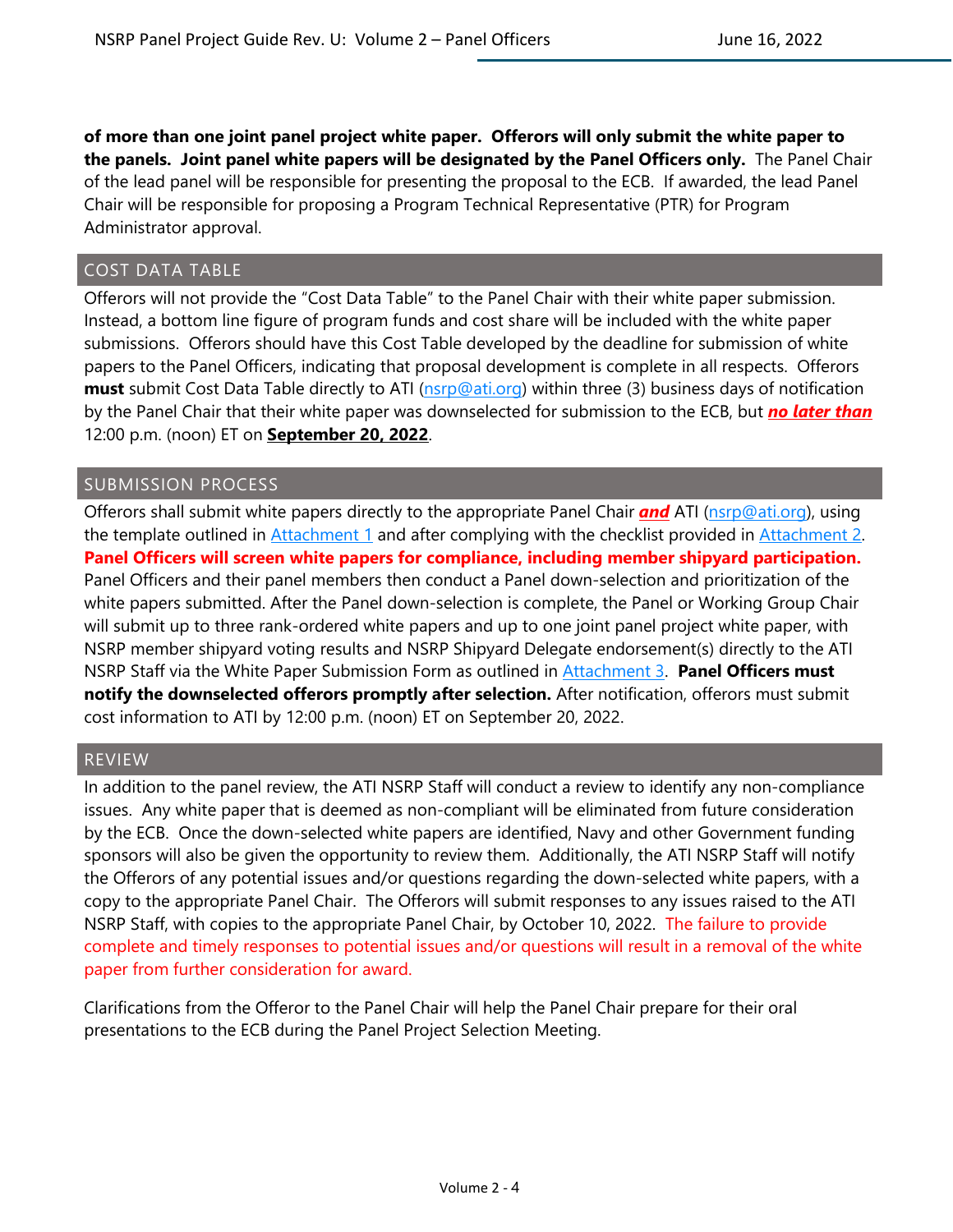#### SELECTION AND AWARD

Panel Chairs or their appointed representative will present all compliant and selected white papers to the ECB. The ECB will select panel projects for award based on **strategic fit and value to the shipbuilding and ship repair industry, Navy, other Government sponsors, and the commercial sector** according to the evaluation criteria cited in the solicitation.

Please refer to the current [Panel Project Solicitation](https://www.nsrp.org/wp-content/uploads/2019/06/Panel-Project-Solicitation-FINAL.pdf) for evaluation criteria.

#### <span id="page-5-0"></span>POST-AWARD GUIDELINES

#### <span id="page-5-1"></span>PROJECT OVERSIGHT

Once proposals are selected for award, Panel Officers are responsible for promptly notifying the Project Technical and Contracts Leads and assigning the Program Technical Representative (PTR) for each project.

The Project Lead, as designated in the white paper, will be responsible for ensuring project objectives are being met, including:

- Once selected for award, submitting a Statement of Work (SOW) for review and approval. (Any review comments must be addressed in a revised SOW.)
- Completing deliverables and Project Status Reports according to the approved SOW
- Conducting Technology Transfer activities
- Submitting deliverables to the ATI NSRP Project Manager and PTR via the NSRP Deliverable Submission Module (DSM)
- Submitting invoices in a timely manner through ATI's Accounting and Finance Group (AFG) via email [\(afgforms@ati.org\)](mailto:afgforms@ati.org).

The Panel Chair will propose a PTR for Program Administrator approval. Although normally the PTR role will fall to the Panel Officer population, conflict-of-interest concerns and Panel Officer workload may require the assignment of a panel member to this role.

To preclude against even the appearance of a conflict of interest, the PTR shall not be an employee of the company that is prime on the project. Additionally, as a general rule, the PTR should not be an employee of any company or organization receiving program funding on the project. Exceptions to this rule may be considered on a case-by-case basis, where the PTR is sufficiently insulated from their company's project activity, but only after receiving concurrence from the ATI Head of Contracts and Procurement or his/her delegate.

The PTR will act in a role similar to the model of a Government Contracting Officer's Technical Representative. As a representative of the ECB, the PTR is responsible for overseeing a project's technical activities, adherence to schedule, and project resource usage in accordance with a contractually-approved Statement of Work. PTRs **do not** hold the authority to change the project's scope of work or making any other contractual decisions. The PTR will review and sign off on the SOW. The PTR will also review deliverables submitted via the NSRP DSM and approve acceptable submissions or identify where corrections or revisions are needed.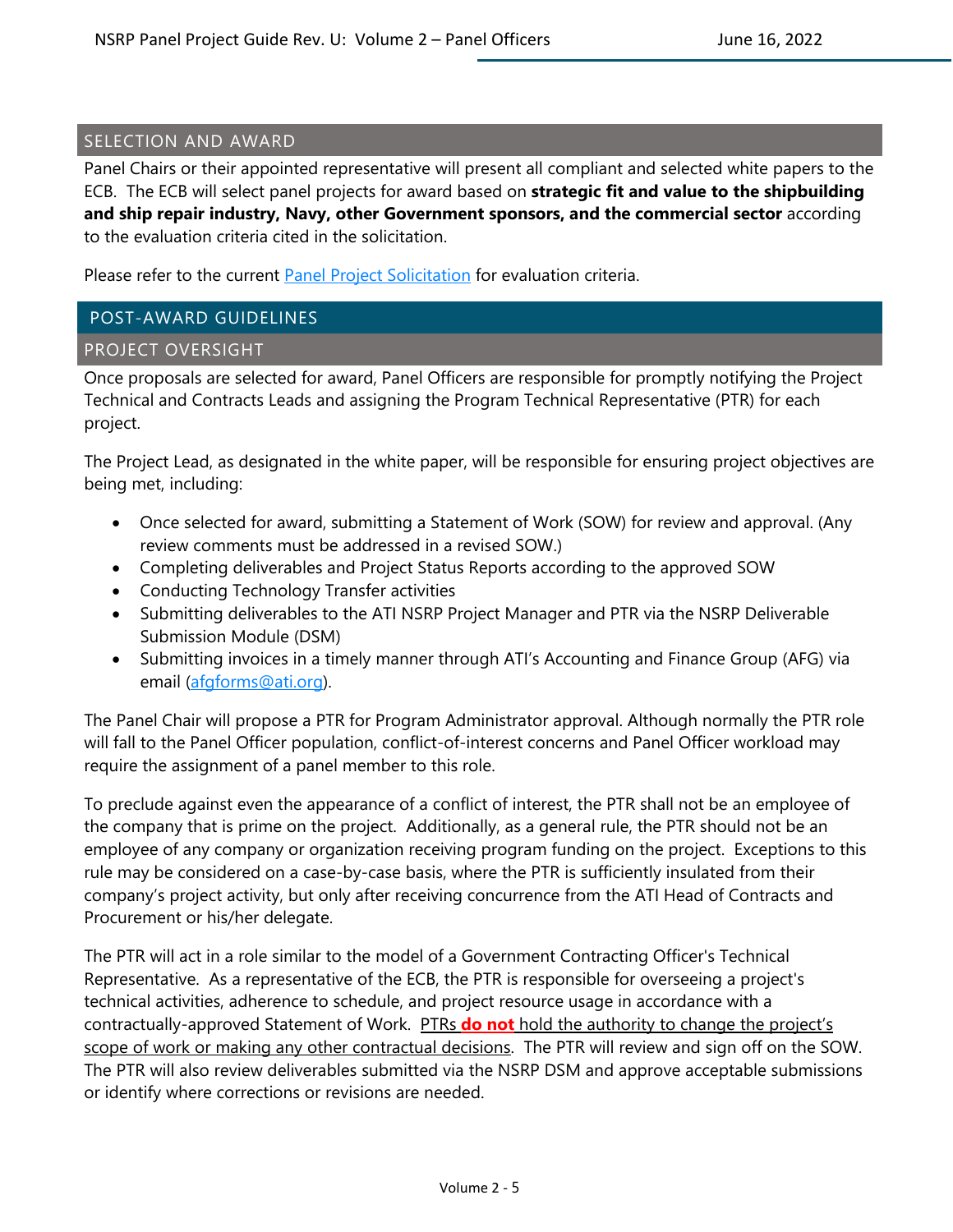#### <span id="page-6-0"></span>ATTACHMENTS

The attachments on the following pages can also be found on the [Solicitation Resources](https://www.nsrp.org/resource-library/) page of the NSRP website. These attachments are provided to facilitate an effective review by the Panel Officers and submission of compliant panel project white papers for consideration by the ECB.

#### <span id="page-6-1"></span>ATTACHMENT 1 – WHITE PAPER TEMPLATE

#### *NOTE:*

- *Minimum font size is 11 pt*
- *Cover page and endorsements are not included in the three page limit*

**Title of Project:** Provide a brief descriptive title that allows the reader to identify what is unique in that project.

**Offeror Identification:** Clearly identify by organization, Prime Contractor Technical and Contracts POCs' names, email addresses, and phone numbers. Include POC information for all other organizations who will participate including Government organizations (e.g., NRL, NSWC).

**Problem Statement/Concept Description:** What problem is being solved; what are the expected benefits? Avoid going into too much background detail. Identify industry members who have agreed to support this effort indirectly (e.g., list organizations that have agreed to participate in a survey or provide needed data). Examples of problems that need to be solved include:

- There is an industry need that is not being met
- There is an industry need to change an existing practice
- There is an industry need to develop new technology/ practice in ship construction and/or ship repair

**Project Goals and Objectives:** Why is the project being done? Provide goals and objectives that support why. Avoid going into detail about the benefits, covered in a subsequent section. Write to senior executives who may not be familiar with narrow technical details. Examples of specific project goals and objectives are:

- Improve welding rate from x to y
- Reduce costs associated with procedure x

**Methods and Procedures Required for Accomplishing Goals and Objectives:** How are the project's goals/objectives going to be accomplished and who is doing what? **Outline a simple breakdown of the work activities (task descriptions) of the proposed project**. All panel members/shipyard team members/Government agency employees that will perform the effort should be named in this section. For example:

- Develop technical requirements with XX group…
- Fabricate test articles using …
- Conduct testing in accordance with XX…
- Analyze test results using XX and review with YY…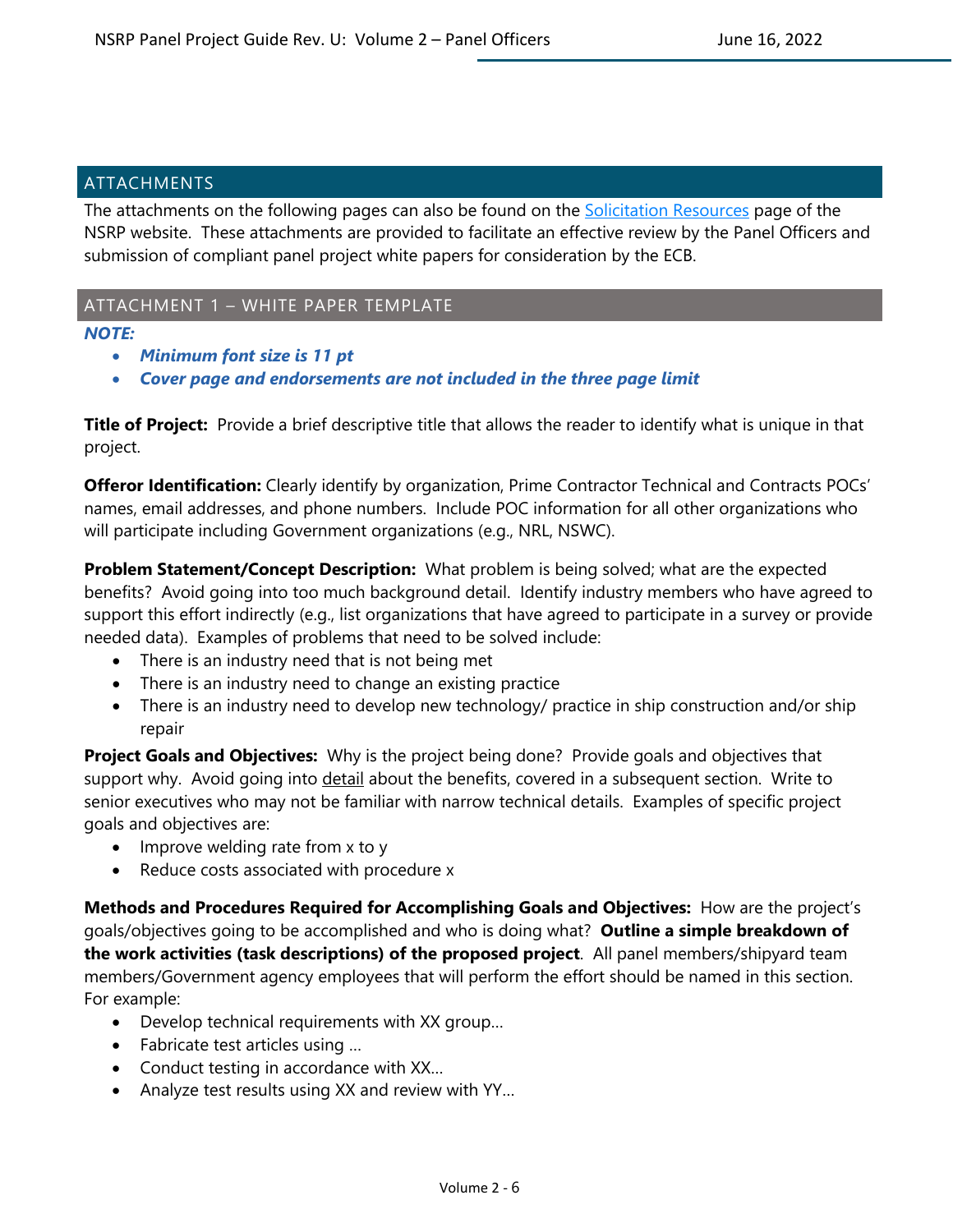Present results to panel membership and other appropriate audiences...

**Previous and Current Related Work:** How does the project build on, complement, or differentiate itself from previous and current work in this area? This will avoid the question "Hasn't this already been done by someone else?" that inevitably comes up when a proposed project is dealing in the same technical area as previous projects conducted by NSRP or other R&D activities. Offerors shall identify previous, current or follow-on NSRP Projects by Title and Agreement Number (refer to NSRP Project [Portfolio\)](https://www.nsrp.org/project-portfolio/).

- This project will take the results from project X and make them better by....
- This project will help project X by providing them with XXX which is beyond their project scope
- This project is different from project X because…

**Project Benefits:** This section describes the business opportunity that your project will address. Include new product(s) and/or improved operation(s) or process(es), and the intended beneficiar(ies) of the project. A statement of intended benefits is mandatory. This statement should clearly demonstrate why the project is most compelling amongst all other projects under consideration.

Where defined metrics for the intended benefit are available, provide these in terms of dollars savings and a return on investment (ROI). ROI calculations should be based on the predicted cost reduction for a 5-year period that starts at initial implementation or one year after the project concludes, whichever is earlier. Include assumptions or bases of estimates used in determining the ROI.

**Deliverables:** What is the tangible output of this project? Who is the intended audience/user? Types of deliverables can include:

- Guidelines that any industry member can use to implement X
- New process to handle steel plate processing

**Customer Involvement:** Offeror should identify and include involvement of appropriate Navy representatives, such as NAVSEA05 staff or field organizations, including the Technical Warrant Holder(s) (TWHs). Offeror *must* provide the name and contact information for the Government point of contact who agreed to provide specific task effort in the Statement of Work and/or oversight. If there is no such involvement, provide an explanation as to why not. If there is any issue with obtaining this information, Offerors should contact the NAVSEA NSRP Program Engineer, Mr. Howard Franklin, at [howard.l.franklin9.civ@us.navy.mil](mailto:howard.l.franklin9.civ@us.navy.mil) or (202) 781-2171 for early coordination.

*Please keep in mind that, if the proposed effort will utilize efforts (testing, lab work, etc.) by Government field organizations (specifically working capital-funded organizations), these efforts might require funding for these government organizations. This funding is provided by the NAVSEA NSRP Program Office, and must be included under the \$150,000 ceiling. This funding must also be documented on the Supporting Cost Table to ensure that the Government participants are funded along with the team members. Include necessary Government funding where indicated in the "Team Members" section of the project's cost table.*

**Technology Transfer and Implementation Approach:** How will the results of this project be made available to the industry at large? How will the intended audience/user be targeted? What platforms will benefit from the results? What steps need to be completed before the results of the project can be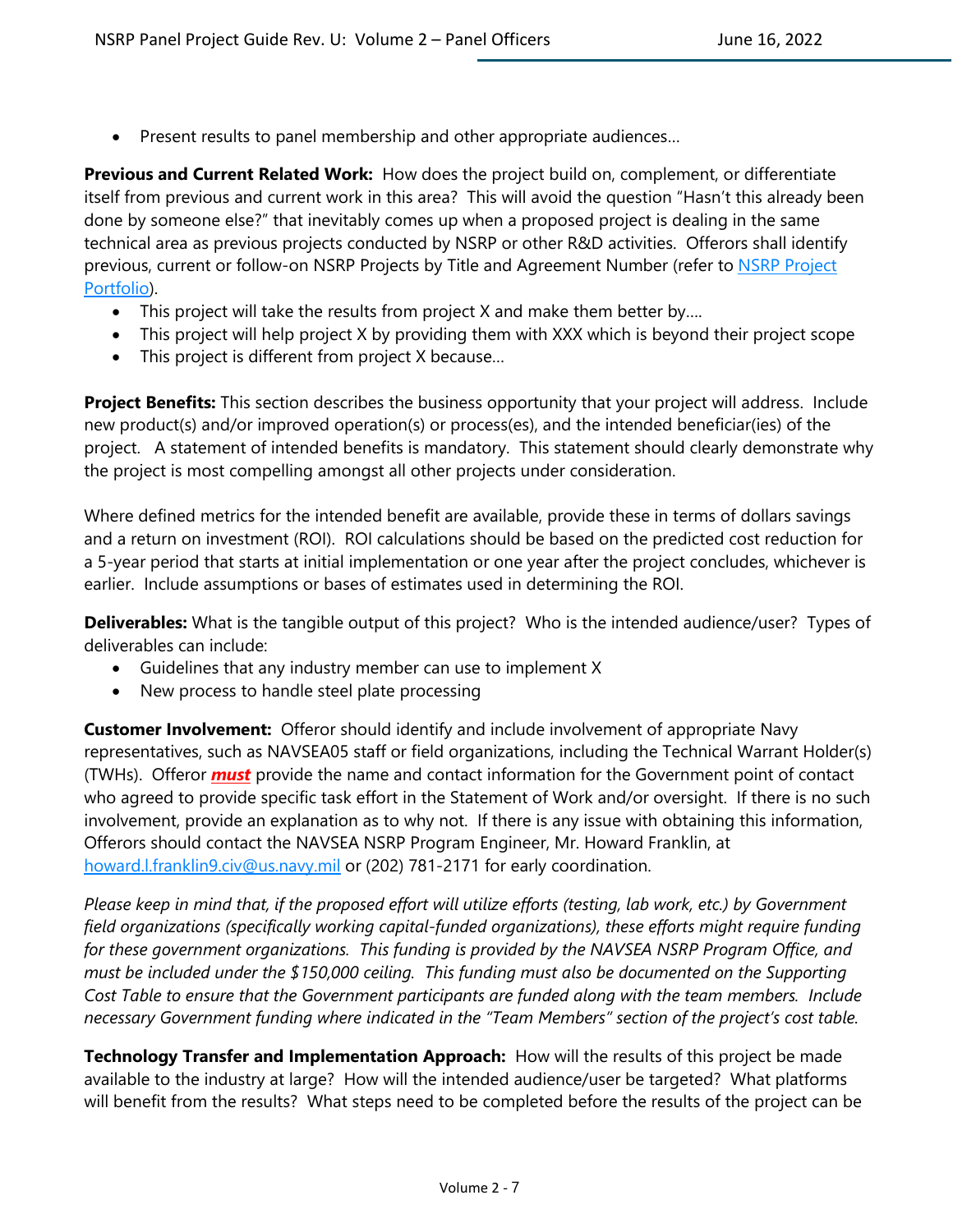used (include any actions that would need to be taken in a follow-on project)? Assuming a successful outcome to the R&D effort, what specific plans are there for implementation in one or more shipyards? Examples include:

- Panel meeting or workshop will be held in X to showcase results
- Results posted to a website that can be accessed by X with the following restrictions
- Training on the new process will be offered to key supervisors of U.S. shipyards
- Shipyards X and Y have indicated a demand for this technology or capability subsequent to successful project completion

#### **Expected Duration** Overall duration, *must* be in months **[Must not exceed 12 months]**

#### **Program Funds:** Bottom line proposed funding request **[Must not exceed \$150K]**

**Cost Share**: Bottom line industry cost share. Cost share is not required and will not be used as an evaluation factor. If the Offeror chooses to contribute cost share, and meeting participation will be used, include **only** project-specific steering/review committee meeting (separate from panel meetings) labor, travel and other expenses. This project-specific labor would be separate from more generic panel meeting participation labor.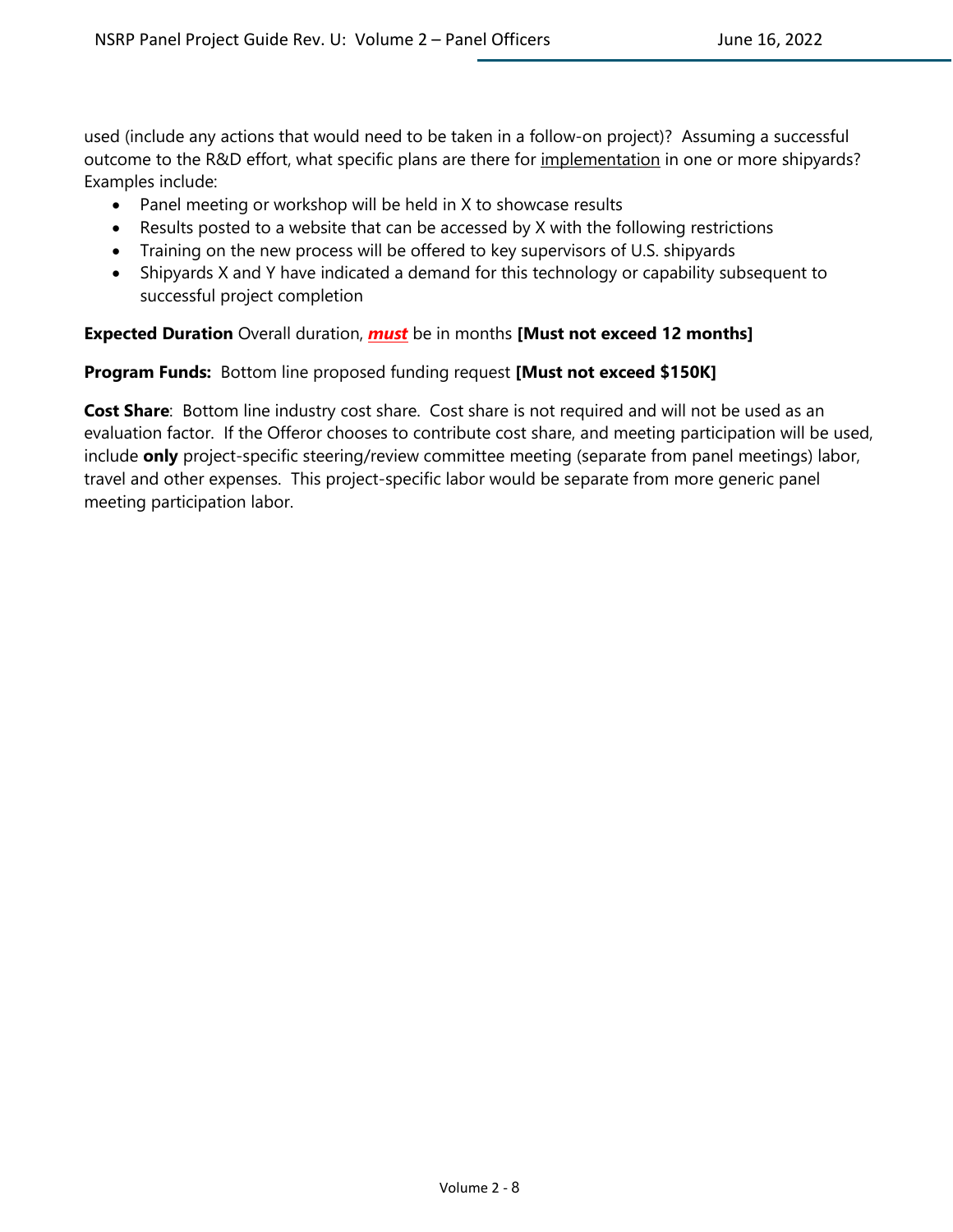# <span id="page-9-0"></span>ATTACHMENT 2 – WHITE PAPER CHECKLIST

Panel Officers are encouraged to utilize the checklist for compliance screening, to ensure that all items listed below are included or adhered to in all white papers submitted for this solicitation.

### *Failure to submit the required documents and adhere to the requirements may result in the white paper being removed from consideration.*

| No.       | <b>Item</b>                                                                                                                                                                         | <b>Included in</b><br><b>White Paper?</b> |
|-----------|-------------------------------------------------------------------------------------------------------------------------------------------------------------------------------------|-------------------------------------------|
| 1.        | Font Size is not smaller than 11 pt                                                                                                                                                 |                                           |
| 2.        | Title of Project on first page                                                                                                                                                      |                                           |
| 3.        | Offeror Identification is on first page (POC name, title, email address, and phone number)<br>POC information for all other organizations who will participate including Government |                                           |
| 4.        | organizations.                                                                                                                                                                      |                                           |
| 5.        | NSRP Shipyard Delegate email endorsement(s) included with white paper (if applicable)                                                                                               |                                           |
| 6.        | <b>Concept Description</b>                                                                                                                                                          |                                           |
| 7.        | <b>Project Goals and Objectives</b>                                                                                                                                                 |                                           |
| 8.        | Methods and Procedures to complete Goals and Objectives                                                                                                                             |                                           |
|           | Previous and Current related work is included and identified by project title and NSRP<br>agreement number (if applicable)                                                          |                                           |
| 9.<br>10. | <b>Benefits</b>                                                                                                                                                                     |                                           |
| 11.       | Deliverables                                                                                                                                                                        |                                           |
| 12.       | Customer Involvement - Identified with a POC or explanation provided if not involved                                                                                                |                                           |
| 13.       | Technology Transfer and Implementation Approach                                                                                                                                     |                                           |
| 14.       | Expected Duration shown in months and does not exceed 12 months                                                                                                                     |                                           |
| 15.       | Project cost (less cost share) does not exceed \$150,000                                                                                                                            |                                           |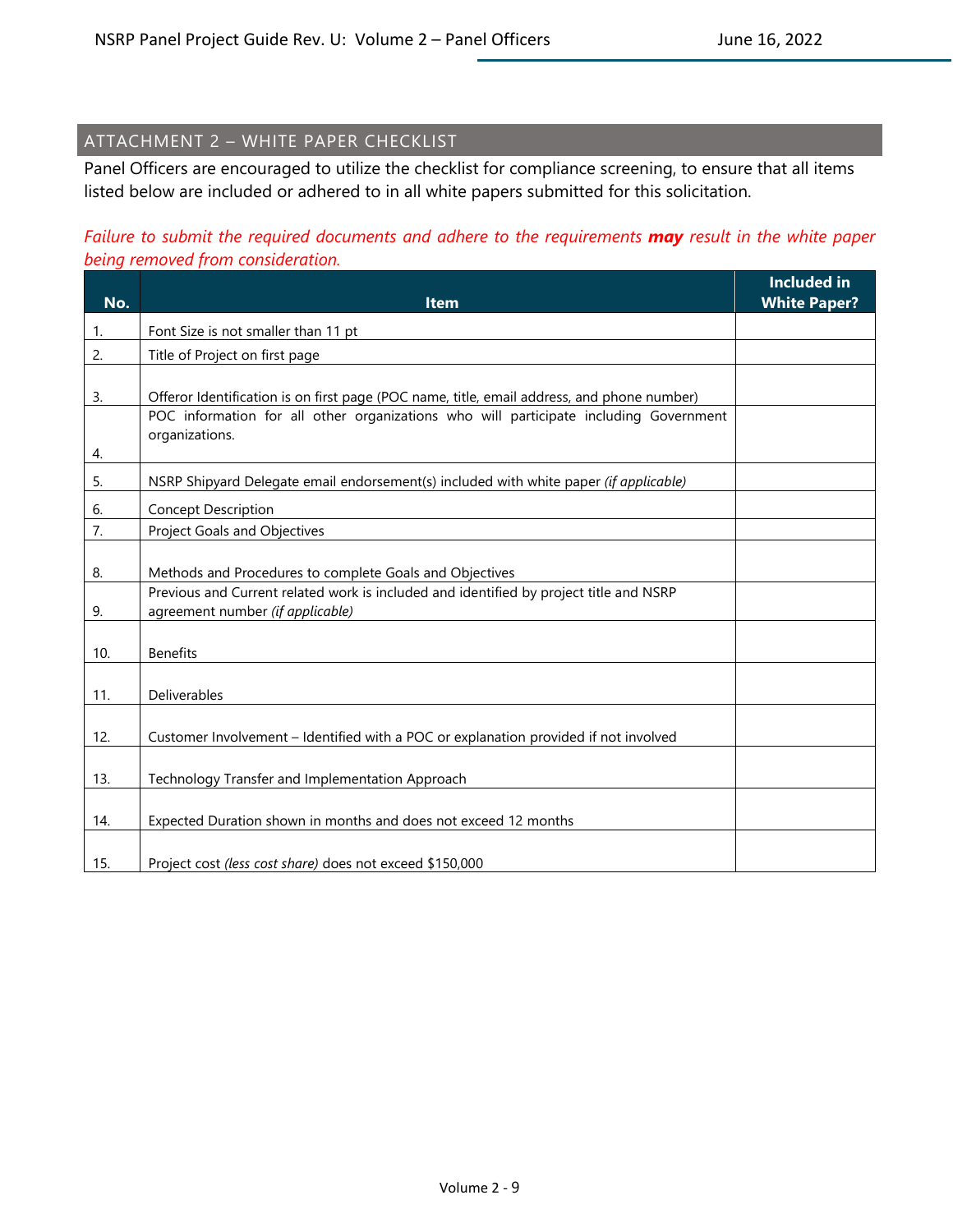#### <span id="page-10-0"></span>ATTACHMENT 3 – WHITE PAPER SUBMISSION FORM AND INSTRUCTIONS

The White Paper Submission Form provides the Panel Chairs with a secure platform for submitting white papers, ranking, NSRP member shipyard voting, and certification of compliance with all Panel Project Solicitation requirements. This form will be located on the NSRP website under the solicitation [documents section](https://www.nsrp.org/resource-library/) for Panel Projects.

**Date:** Click in the date field for the date to be automatically populated.

**Panel:** Choose the Panel or Working Group name from the drop-down list. For joint panel projects, choose the lead panel.

**Submitted By:** Type complete name – first and last name must be included.

**Panel Top Three Submissions:** Type the complete title of the three white paper Panel Top Three Submissions in the respective "Project Title" Box. In the "Rank" columns, rank the projects from one to three, three (3/3) being good, two (2/3) being better, and one (1/3) being best. Include a *Yes* or *No* answer to "Cover Page Includes Point of Contact Information?" and "NSD email confirms participation by member yard?"

| <b>Panel Top Three Submissions</b> |                      |                                                                                         |                                                                                 |  |  |
|------------------------------------|----------------------|-----------------------------------------------------------------------------------------|---------------------------------------------------------------------------------|--|--|
| Rank<br>(1/3, 2/3,<br>3/3)         | <b>Project Title</b> | <b>Cover Page</b><br><b>Includes Point</b><br>of Contact<br>Information?<br>(Yes or No) | <b>NSD</b> email<br>confirms<br>participation by<br>member yard?<br>(Yes or No) |  |  |
|                                    |                      |                                                                                         |                                                                                 |  |  |
|                                    |                      |                                                                                         |                                                                                 |  |  |
|                                    |                      |                                                                                         |                                                                                 |  |  |

**Joint Panel Submission:** Type the complete title of the Joint Panel Submission in the "Project Title" box. Include a *Yes* or *No* answer to "Cover Page Includes Point of Contact Information?" and "NSD email confirms participation by member yard?"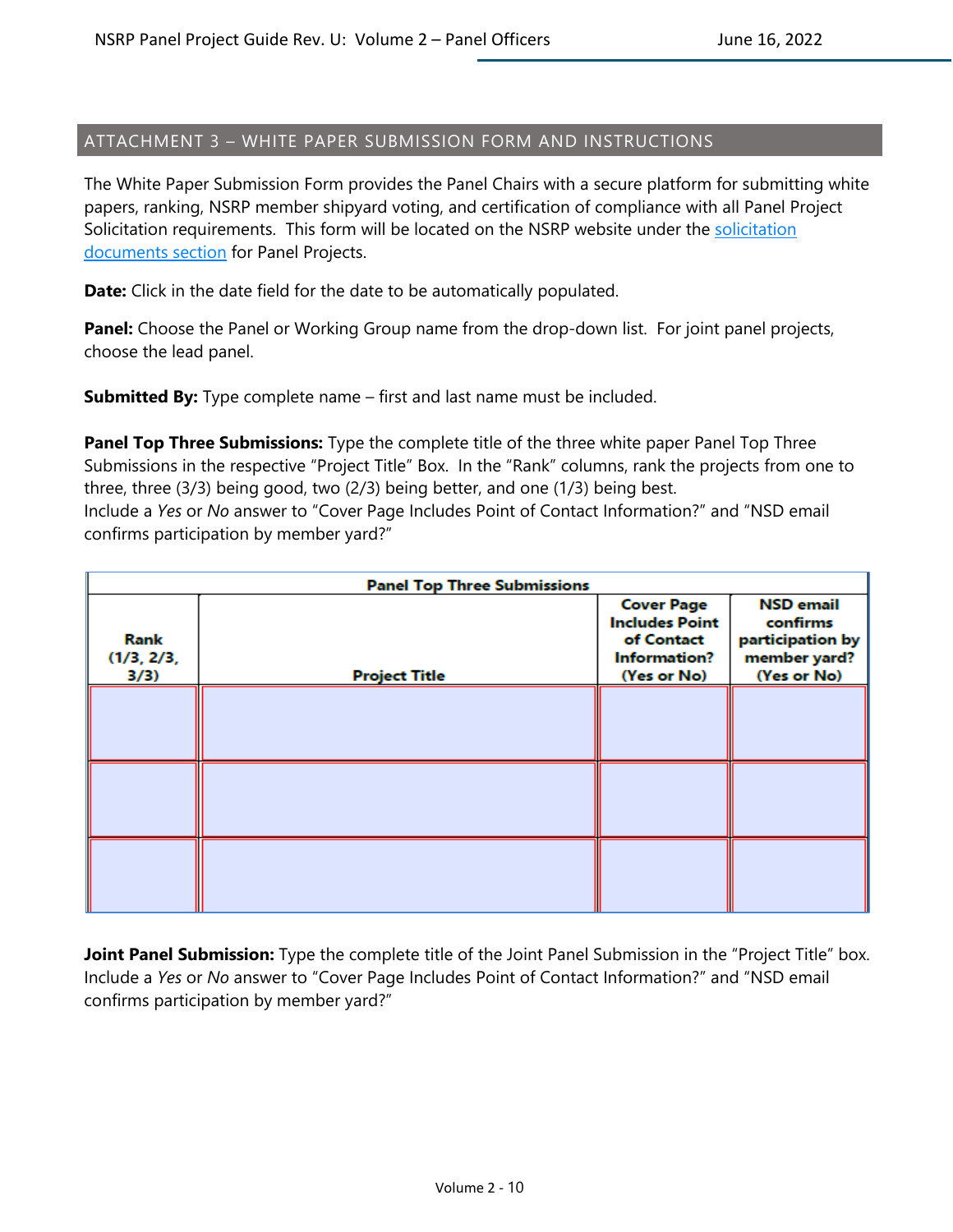| <b>Joint Panel Submission</b>    |                      |                                                                                                |                                                                                 |  |  |  |
|----------------------------------|----------------------|------------------------------------------------------------------------------------------------|---------------------------------------------------------------------------------|--|--|--|
| <b>Panels</b><br><b>Involved</b> | <b>Project Title</b> | <b>Cover Page</b><br><b>Includes Point</b><br>of Contact<br><b>Information?</b><br>(Yes or No) | <b>NSD email</b><br>confirms<br>participation by<br>member yard?<br>(Yes or No) |  |  |  |
|                                  |                      |                                                                                                |                                                                                 |  |  |  |

**Attach Files:** Click the yellow "Attach Files" button, the following pop-up instruction box appears:



Click the "OK" button for the attachments toolbar to open on the left-hand side of the Submission Form:

| White Paper Submission Form.pdf - Adobe Acrobat Pro |                                                                                                    |                                                                         |                      |  |  |  |  |
|-----------------------------------------------------|----------------------------------------------------------------------------------------------------|-------------------------------------------------------------------------|----------------------|--|--|--|--|
| File                                                | Window<br>Edit View<br>$He$ lp                                                                     |                                                                         |                      |  |  |  |  |
|                                                     | <b>PESE</b><br>Create $\sim$                                                                       | $\Leftrightarrow$ $\ominus$ $\neg$ $\triangleright$ $\ominus$ $\ominus$ |                      |  |  |  |  |
|                                                     | cm <sub>2</sub><br>T <sub>h</sub>                                                                  | $\bigcirc$<br>梅<br>100%<br>$\overline{\phantom{a}}$                     |                      |  |  |  |  |
|                                                     | <b>Attachments</b>                                                                                 | $\overline{\phantom{a}}$                                                | <b>Project Title</b> |  |  |  |  |
|                                                     | <b>Copen Co Co m Go</b><br>$\overline{\mathbb{B}}$ $\overline{\mathbb{B}}$ $\overline{\mathbb{B}}$ |                                                                         |                      |  |  |  |  |
|                                                     |                                                                                                    |                                                                         |                      |  |  |  |  |

Click on the paperclip icon to attach files:

| <b>Attachments</b>                                                         |  |
|----------------------------------------------------------------------------|--|
| $\overline{\text{B}}$ $\overline{\bullet}$ $\overline{\text{C}}$ Open<br>G |  |
| <b>Name</b>                                                                |  |

Browse to the file to be attached and click "Open". Repeat previous two steps for additional white papers. *Maximum three individual white papers per Panel. Lead Panel Chair for any Joint Panel white papers attach those here as well.*

**Did the NSRP Member Shipyard Vote?:** Choose *one* box to check next to each yard.

**Yard Voted:** *Yes*, the member shipyard *cast* a vote.

**Yard Abstained:** The member shipyard *abstained* from a vote (i.e. representative informs panel chair that the shipyard abstains and votes neither yes nor no).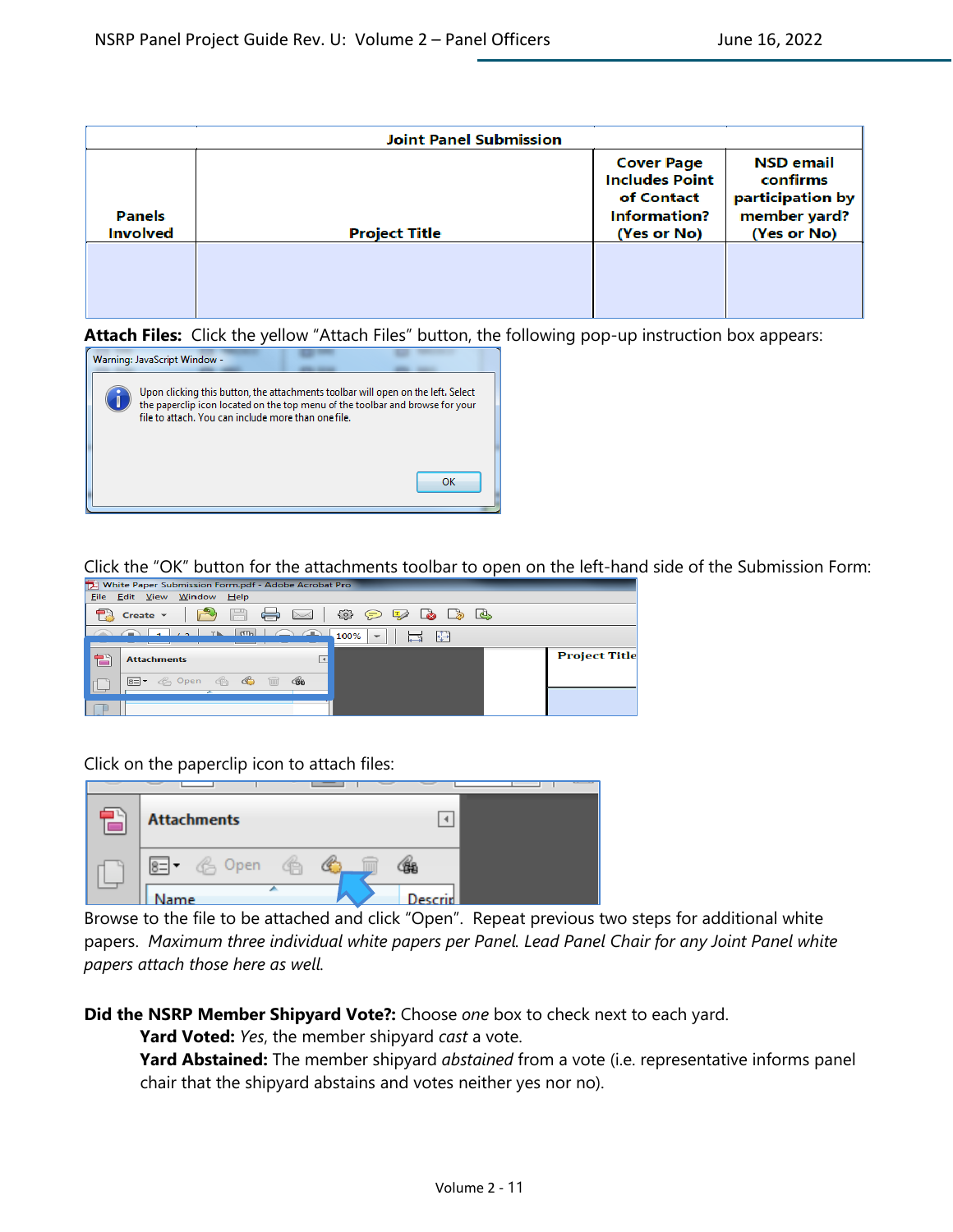**Yard Did Not Vote:** The member shipyard *did not cast* a vote. (i.e. representative provides no indication of any kind to the panel chair.)

#### *NOTE: This section is used to indicate whether an NSRP member shipyard participated in the vote. It does not represent whether the member shipyard voted for or against a specific project.*

| Did the NSRP Member Shipyard Vote?      |                   |                          |                                    |  |  |
|-----------------------------------------|-------------------|--------------------------|------------------------------------|--|--|
| <b>Shipyard</b>                         | <b>Yard Voted</b> | Yard<br><b>Abstained</b> | <b>Yard Did</b><br><b>Not Vote</b> |  |  |
| <b>Austal USA</b>                       |                   |                          |                                    |  |  |
| <b>BAE Ship Repair</b>                  |                   |                          |                                    |  |  |
| <b>General Dynamics Bath Iron Works</b> |                   |                          |                                    |  |  |
| <b>General Dynamics Electric Boat</b>   |                   |                          |                                    |  |  |
| <b>General Dynamics NASSCO</b>          |                   |                          |                                    |  |  |
| <b>Fincantieri Marinette Marine</b>     |                   |                          |                                    |  |  |
| HII - Ingalls Shipbuilding              |                   |                          |                                    |  |  |
| HII - Newport News Shipbuilding         |                   |                          |                                    |  |  |
| <b>Halter Marine</b>                    |                   |                          |                                    |  |  |
| <b>Vigor Marine</b>                     |                   |                          |                                    |  |  |

*NOTE: This section is used to indicate whether an NSRP member shipyard participated in the vote. It does not represent whether the member shipyard voted for or against a specific project.* 

#### **Comments:** Enter any explanation for why a member yard **abstained, if provided**.

Include any explanation for why a member yard abstained, if provided.

For each project, enter which yards plan to implement any technology/processes developed or utilize the results.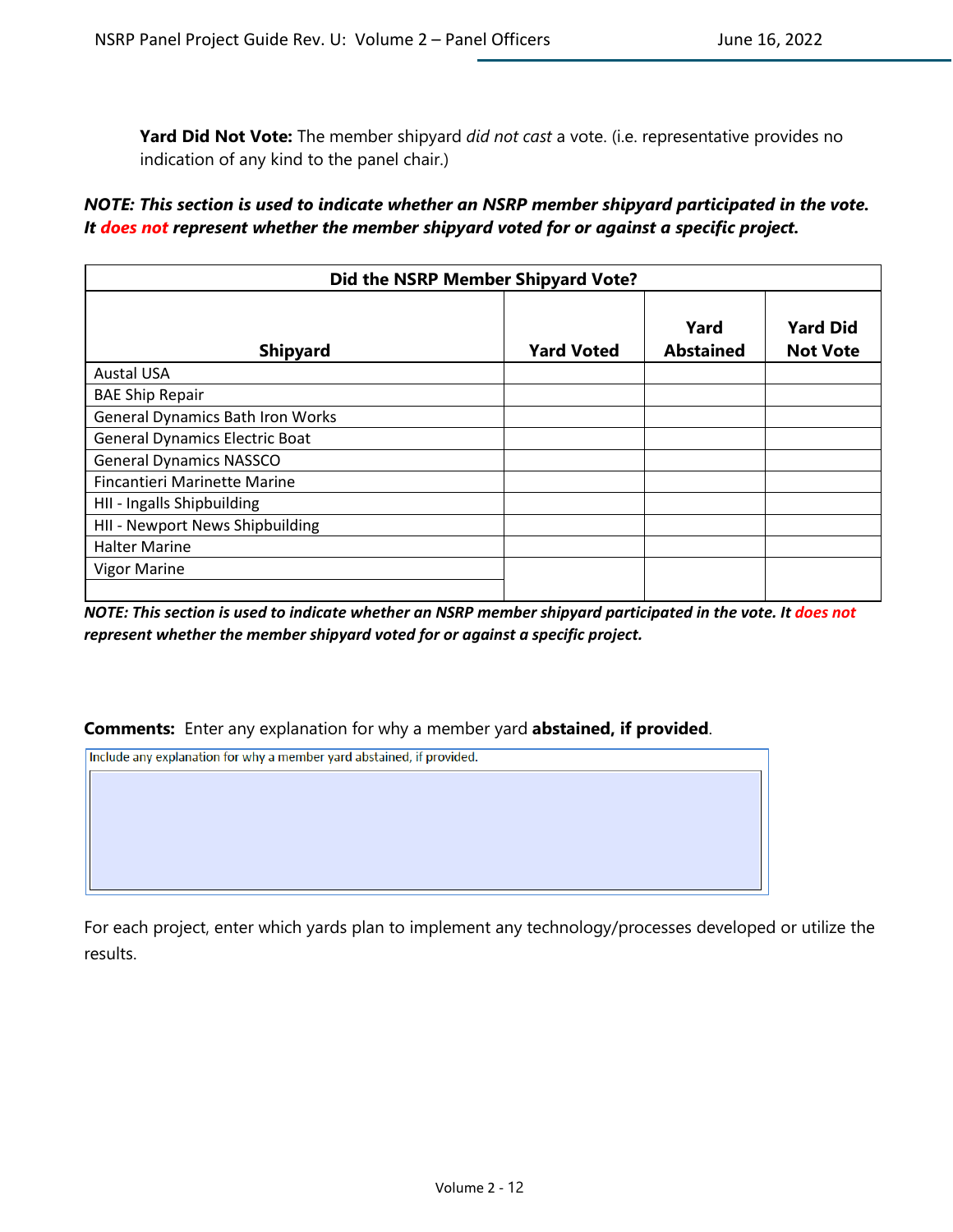| Indicate which yards plan to implement any technology/processes developed or utilize the results, if the project is<br>successful. |
|------------------------------------------------------------------------------------------------------------------------------------|
|                                                                                                                                    |
|                                                                                                                                    |
|                                                                                                                                    |

**Submit:** Certify the information on the form and submit white papers to the ATI NSRP Staff, click the blue "Submit" button:



Make sure "Desktop Email Application" is selected and click "OK".



A pre-formatted and pre-addressed email will open, click "Send" to complete the submission process and submit the white papers to the ATI NSRP staff.